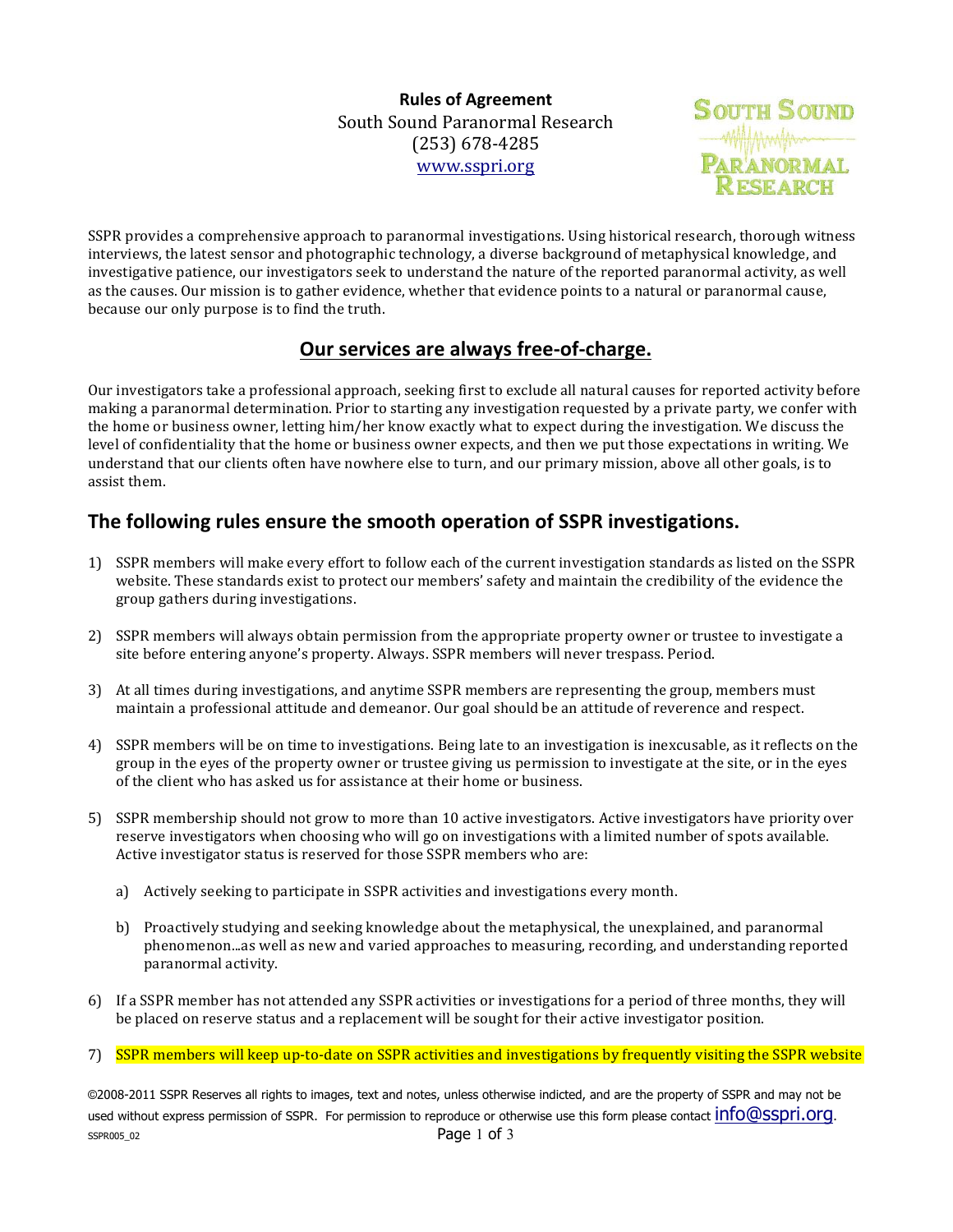**Rules of Agreement** South Sound Paranormal Research (253) 678-4285 www.sspri.org



and message board. It is not the responsibility of the group to keep individual members up-to-date on when activities and investigations have been scheduled.

- 8) SSPR members must keep their e-mail and telephone number information up-to-date with the group lead(s).
- 9) It goes completely without saying, but illegal possession of a weapon during an investigation is unsafe and prohibited. Use of alcohol or mind-altering drugs prior to or during an investigation is strictly prohibited.
- 10) Immediately following the investigation, it is important all members process all data collected and have it ready to present and discuss with other group members within a week's time. Investigators will provide an "investigator's summary", within 30 days, recording their anecdotal experiences, observations, as well as their thoughts, opinions, and conclusions regarding the investigation.
- 11) Respect other team members. If you have a problem with someone, please take it up with him or her and solve the problem **outside** of an investigation.
	- a) If not comfortable with this method at least let the lead(s) know so they are aware and do what they can to mitigate the situation.
- 12) Any data and/or information (including but not limited to photos, videos, and audio) obtained on an official SSPR investigation are co-property of the individual investigator and SSPR. In the event of members leaving SSPR, all materials shall remain co-property.
- 13) Any materials former members gathered while active members of SSPR may be used by SSPR as the group sees fit. If SSPR ceases to exist as an entity, all materials will remain the property of the individual investigators.
- 14) SSPR investigators, both active and reserve, are allowed and encouraged to acquire and own personal paranormal investigation equipment. They are also asked to contribute \$5 a month to a general fund that is used with the agreement of the group to pay for website fees, group equipment, administrative costs, research materials, membership fees for national or state organizations, or any other cost generated by the operation of SSPR.
- 15) This general fund and all group equipment, property, and benefits purchased with money from the group fund belong to the SSPR group. In the event of group disbandment, all group equipment, property, and benefits purchased with money from the general fund will remain the property of ??????????. In the event of group disbandment, all personal equipment will remain the property of the individual investigators.
- 16) SSPRs' name, website, and investigation reports are owned and controlled by the lead(s). Important organizational decisions and membership issues will be resolved by the following method: Time allowing, input on such matters will be sought from all SSPR members, with a final decision being made by the lead(s). In the case of everyday organizational matters, a consensus of the membership will be used to help decide such matters whenever possible.
- 17) A serious violation of the Standards or Rules can result in a dismissal of membership from SSPR, or a temporary revocation of "active" status. A decision to dismiss or revoke active status is to be made by the lead/s after a thorough review of the situation. The following violations will result in immediate and permanent dismissal:

©2008-2011 SSPR Reserves all rights to images, text and notes, unless otherwise indicted, and are the property of SSPR and may not be used without express permission of SSPR. For permission to reproduce or otherwise use this form please contact  $info@sspri.org$ . SSPR005\_02 Page 2 of 3